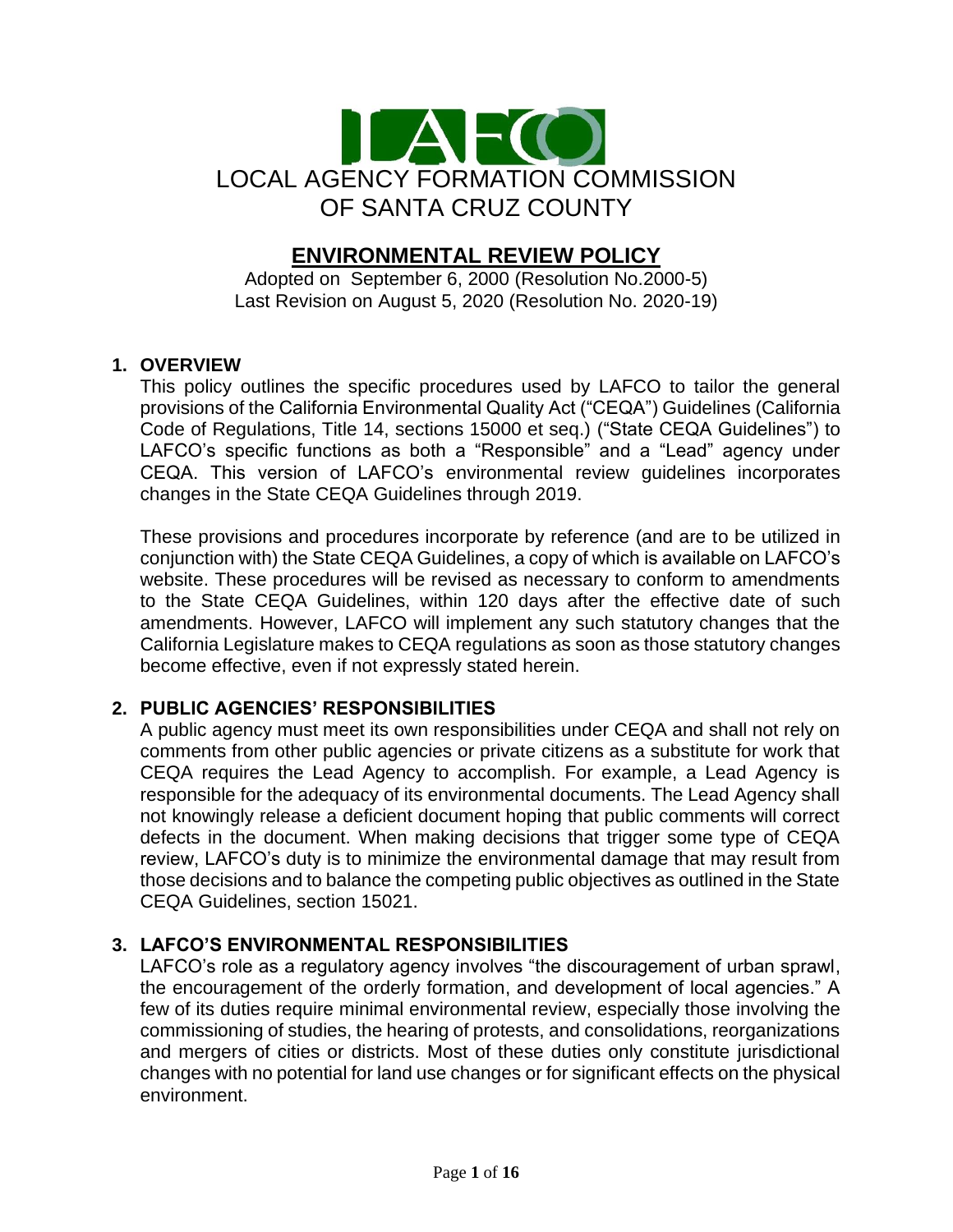LAFCO's more prominent roles include, but are not limited to, creation of spheres of influence, formation of new districts, incorporation of new cities, and annexations/reorganizations to cities or special districts. These types of LAFCO actions generally require more in-depth analysis, especially if they result in the direct or indirect physical change in the environment, like facilitation of growth and/or land use alterations. Factors that must be assessed in these cases involve land area and use, all aspects of the physical and human environment, geographical features, population growth and density, social and economic changes, availability of infrastructure and government services, conformity with city or county land use plans, and creation of unincorporated "islands," etc.

# **4. LAFCO'S ROLE AS AN "INTERESTED" AGENCY**

In situations where LAFCO is not a "Responsible Agency" but has an interest in reviewing a project to ensure that LAFCO related information is correctly identified, LAFCO plays a more limited role in the CEQA process. In those instances, the Executive Officer will review, and, if necessary, comment on all environmental documents submitted by a Lead Agency involving projects/decisions relating to and/or affecting LAFCO projects or policies.

#### **5. LAFCO'S ROLE AS AN "RESPONSIBLE" AGENCY**

"Responsible" Agency status occurs when LAFCO is not the "Lead" Agency, but nevertheless has discretionary approval authority over a project or some aspect of a project, in tandem with, or separate from that of the Lead Agency in accordance with Section 15096 of the State CEQA Guidelines. Examples of situations where LAFCO may be a Responsible Agency include, but are not limited to:

- A city approving an annexation request to LAFCO, only after pre-zoning the area in question. When a city has pre-zoned an area, the city serves as the Lead Agency for any subsequent annexation of the area and should prepare the environmental documents at the time of pre-zoning or other land use decision; or
- When a special district has conducted an environmental review and prepared an environmental determination for a plan to serve an area proposed for annexation to the district.

LAFCO shall use the environmental document prepared by the Lead Agency for LAFCO's environmental determinations if the Executive Officer deems it adequate for such use pursuant to State CEQA Guidelines, Section 15096. Procedures for determining the adequacy of the lead agency's CEQA document are summarized in the following sub-sections.

#### **4.1 Consultation**

Pre-Application Discussion: Regardless of whether LAFCO is a Responsible Agency, each Lead Agency carrying out any project within LAFCO's jurisdiction and function shall inform LAFCO in writing of its intent and process for that project at the beginning of the Lead Agency's CEQA review process, and the Lead Agency shall provide LAFCO with copies of any project applications.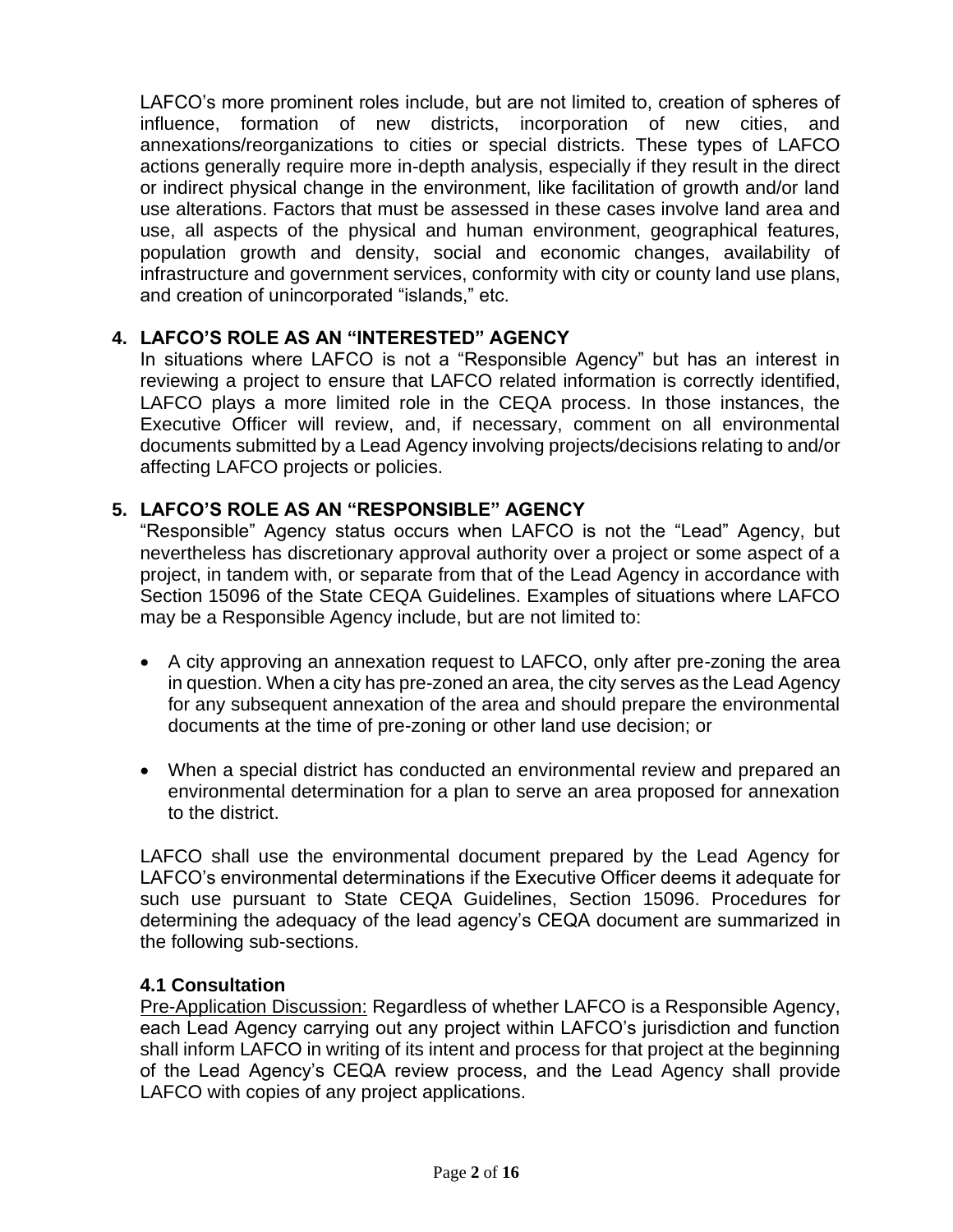CEQA Determination: The Lead Agency shall consult with LAFCO regarding the preparation of its environmental documents/determinations (Statutory Exemptions, Categorical Exemptions, Initial Studies/Negative Declarations, Environmental Impact Reports ("EIR"), etc.), which must also be used by LAFCO in its role as a Responsible Agency; consultation can be written or verbal and LAFCO's input shall be incorporated/addressed in the Lead Agency's analysis, documentation and determinations.

LAFCO Initial Comments: The Executive Officer shall, as soon as practical but within 30 days of notification, comment as to the appropriate environmental determination from LAFCO's perspective as well as issues of concern to be addressed in any environmental document. The requirement for written notification from the Lead Agency can be waived at the Executive Officer's discretion.

Where LAFCO disagrees with the Lead Agency's proposed environmental determination (such as a Negative Declaration), LAFCO will identify the specific environmental effects which it believes could result from the project and recommend the project be mitigated with measures to reduce the potential impacts to less than "significant" (when feasible) or that an EIR be prepared to properly characterize potentially significant impacts.

Notice of Preparation: When it intends to prepare an EIR, the Lead Agency shall send a Notice of Preparation by certified mail to LAFCO to solicit input in accordance with Section 15082 of the State CEQA Guidelines.

LAFCO shall respond to any Notice of Preparation submitted to LAFCO in accordance with subsection (A)(5) above in writing within 30 days, specifying the scope and content of the environmental data and analysis germane to LAFCO's statutory responsibilities for the proposed project. LAFCO shall also provide the Lead Agency with input regarding environmental issues and the minimum content of the analysis needed to meet a standard of adequacy for use of the environmental document/determination by LAFCO as a CEQA Responsible Agency.

# **4.2 Preparation of Environmental Documents by a Lead Agency**

The Lead Agency shall include information in the Statutory Exemption, Categorical Exemption, Initial Study/Negative Declaration/EIR to allow its subsequent use by LAFCO for its considerations; referencing on the title page and in the project description any boundary changes, changes of organization or reorganization, or other proposed actions requiring subsequent discretionary action by LAFCO to fully implement the project.

The Lead Agency shall send the draft document to LAFCO as part of the public review process required by the CEQA and applicable guidelines (sections 15072 and 15082 of the State CEQA Guidelines). The Executive Officer will, within the established review period, send comments to the Lead Agency in writing (which can be transmitted either via U.S. mail or overnight delivery, or electronically by email or other messaging system), all of which LAFCO expects to be incorporated and assessed in the final document. LAFCO's comments on a draft CEQA document submitted to LAFCO by a lead agency should focus on the appropriateness of the CEQA document chosen, the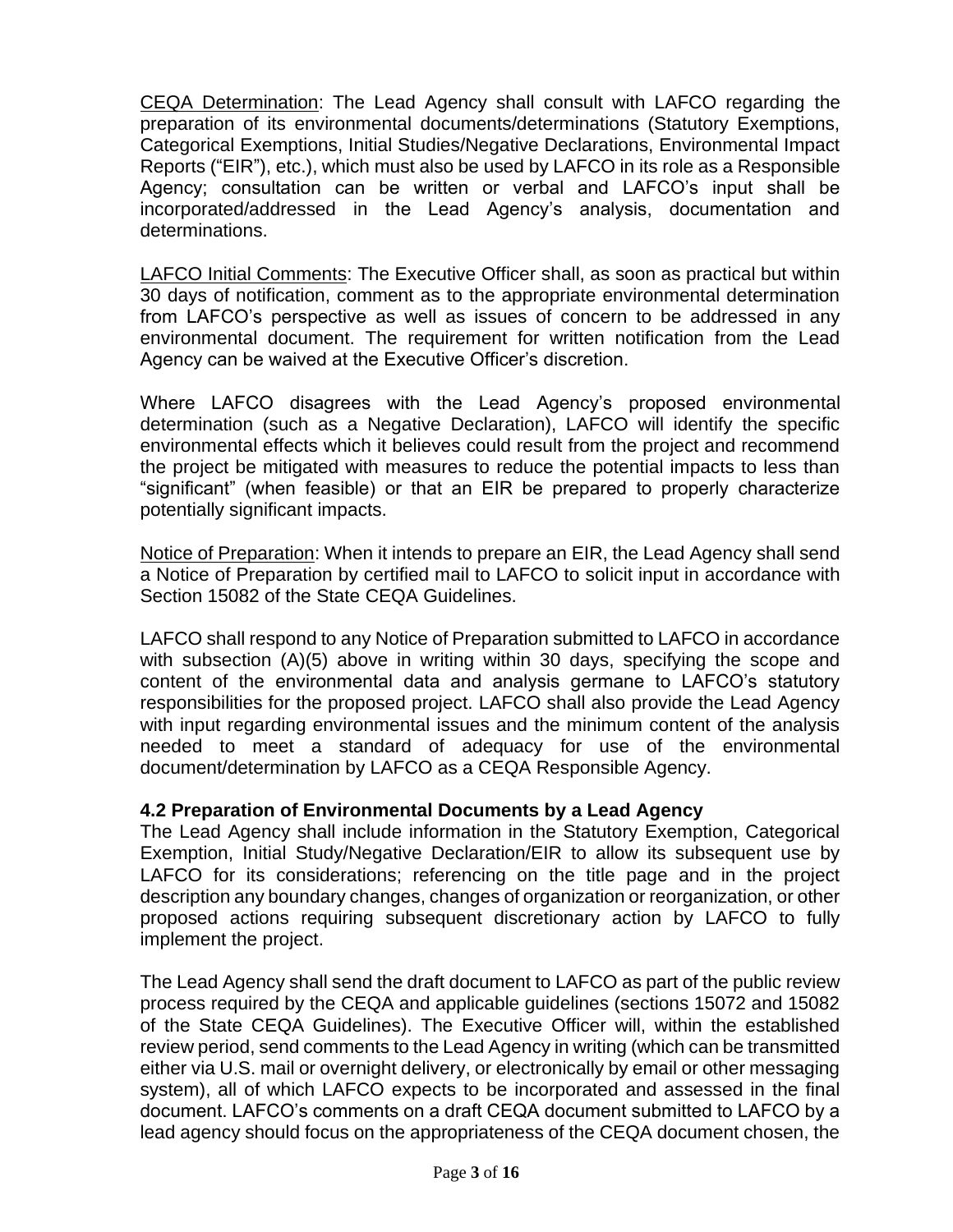adequacy of the environmental document's content, in the case of an EIR -- additional alternatives or mitigation measures, etc., that are germane to environmental impacts that could result from LAFCO's subsequent discretionary action or to the adequacy of the document for use by LAFCO as a CEQA Responsible Agency.

A final EIR prepared by a Lead Agency or a Negative Declaration adopted by a Lead Agency shall be conclusively presumed to comply with CEQA for purposes of use by Responsible Agencies which were consulted pursuant to Sections 15072 or 15082, unless one of the following conditions occurs:

- The EIR or Negative Declaration is finally adjudged in a legal proceeding not to comply with the requirements of CEQA; or
- A subsequent EIR is made necessary by Section 15162 of the State CEQA Guidelines.

# **4.3 LAFCO Requirement of Environmental Documents/Determinations**

Applications filed by Lead Agencies with LAFCO shall include copies of one of the following environmental documents as specified in LAFCO's filing requirements and all applicable findings for an EIR per Sections 15091, 15092 and 15093 of the State CEQA Guidelines.

- Exemptions: Certification of Categorical or Statutory Exemption;
- Negative Declaration: Notice of Intent to Adopt a Negative Declaration and a Final Negative Declaration (including copy of Initial Study) or a Final Negative Declaration with mitigation measures (including copy of Initial Study), all technical appendices, and Mitigation Monitoring/Reporting Plan;
- Environmental Impact Report: Notice of Subsequent Use of an Existing EIR (which was previously available or has been made available to LAFCO), Notice of Preparation of a Draft EIR, Notice of Availability/Notice of Completion of Draft EIR (including copy of Draft EIR), Final EIR, Statements of Findings/Overriding Considerations, and Mitigation Monitoring/Reporting Plan;
- California Department of Fish and Wildlife: copy of environmental filing fee receipt including, if applicable, a CEQA Filing Fee No Effect Determination Form; and/or
- Other Appropriate CEQA Documents: copy of any other environmental document/determination not listed in this policy.

# **4.4 LAFCO's Use of Lead Agency's Environmental Documents**

In making its determinations on boundary change proposals, changes of organization or reorganization, or other proposed actions requiring discretionary action by LAFCO, LAFCO will generally use the environmental document prepared by the Lead Agency if the procedures regarding consultation and preparation of environmental documents by a Lead Agency outlined above have been followed.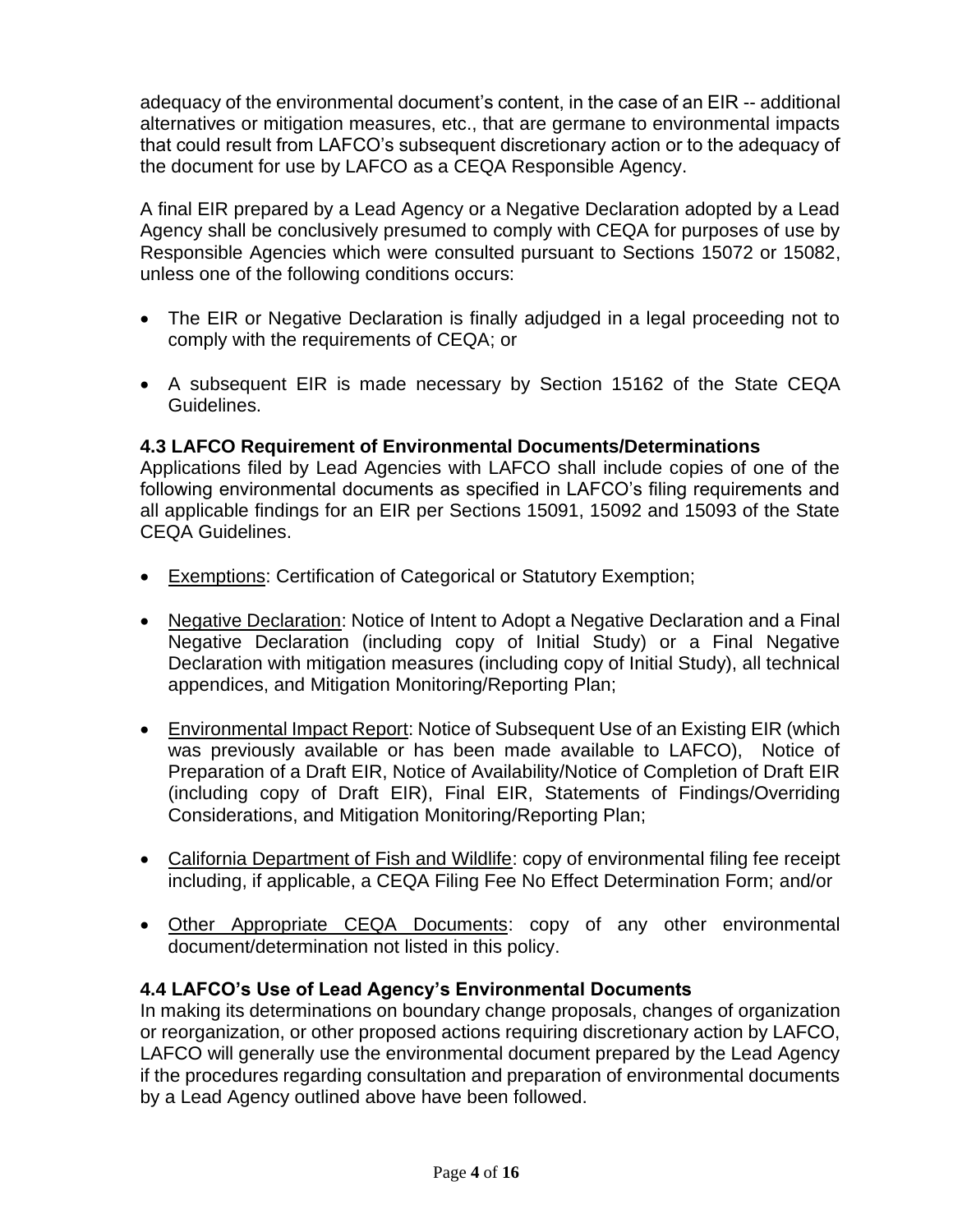Prior to project approval, the Commission will certify that it has reviewed and considered the information contained in the Lead Agency's document. LAFCO may request the Lead Agency furnish additional information or findings as required to support a legally adequate Responsible Agency environmental determination in accordance with Section 15096 of the State CEQA Guidelines.

When a Lead Agency's EIR identifies significant environmental effects, LAFCO will incorporate the Lead Agency's findings or formulate its own, for each significant effect, or otherwise make findings in accordance with State CEQA Guidelines, Section 15091 for each significant environmental effect that is identified in a Lead Agency's EIR.

LAFCO may take any of the following actions to conform to CEQA requirements when rendering a decision on an application:

- LAFCO will not approve a proposed project with significant impacts if it can adopt feasible alternatives or mitigation measures within its powers that would substantially lessen the magnitude of such effects, unless it adopts a Statement of Overriding Considerations (State CEQA Guidelines, section 15093);
- If LAFCO mitigates impacts listed in the EIR to a less than significant level via the adoption of boundary alternatives or conditions of approval (negotiated with the local agency), such findings shall be reinforced by adequate rationale and inserted in the record; or
- If the environmental impacts of the LAFCO decision cannot be mitigated to a less than significant level, LAFCO will adopt a Statement of Overriding Considerations per State CEQA Guidelines, Sections 15093 and 15096.

Upon project approval, LAFCO shall file a Notice of Determination in a like manner as a Responsible Agency in accordance with Section 15096(i) of the State CEQA Guidelines. The Notice of Determination shall be filed with the Santa Cruz County Clerk of the Board.

# **6. LAFCO'S ROLE AS AN "LEAD" AGENCY**

LAFCO will be the Lead Agency responsible for performing CEQA mandated environmental review when its discretion for approval or denying a project involves general governmental powers. This is in contrast with a Responsible Agency role which only has single, limited powers over the project, normally subsequent and secondary to LAFCO's function, such as pre-zoning for the property of interest. Examples of projects requiring LAFCO to act as a Lead Agency include but are not limited to the following:

- Establishment of spheres of influence for cities and special districts;
- Adoption of studies or municipal service reviews; and
- Special District activation or divestiture of a function or class of service.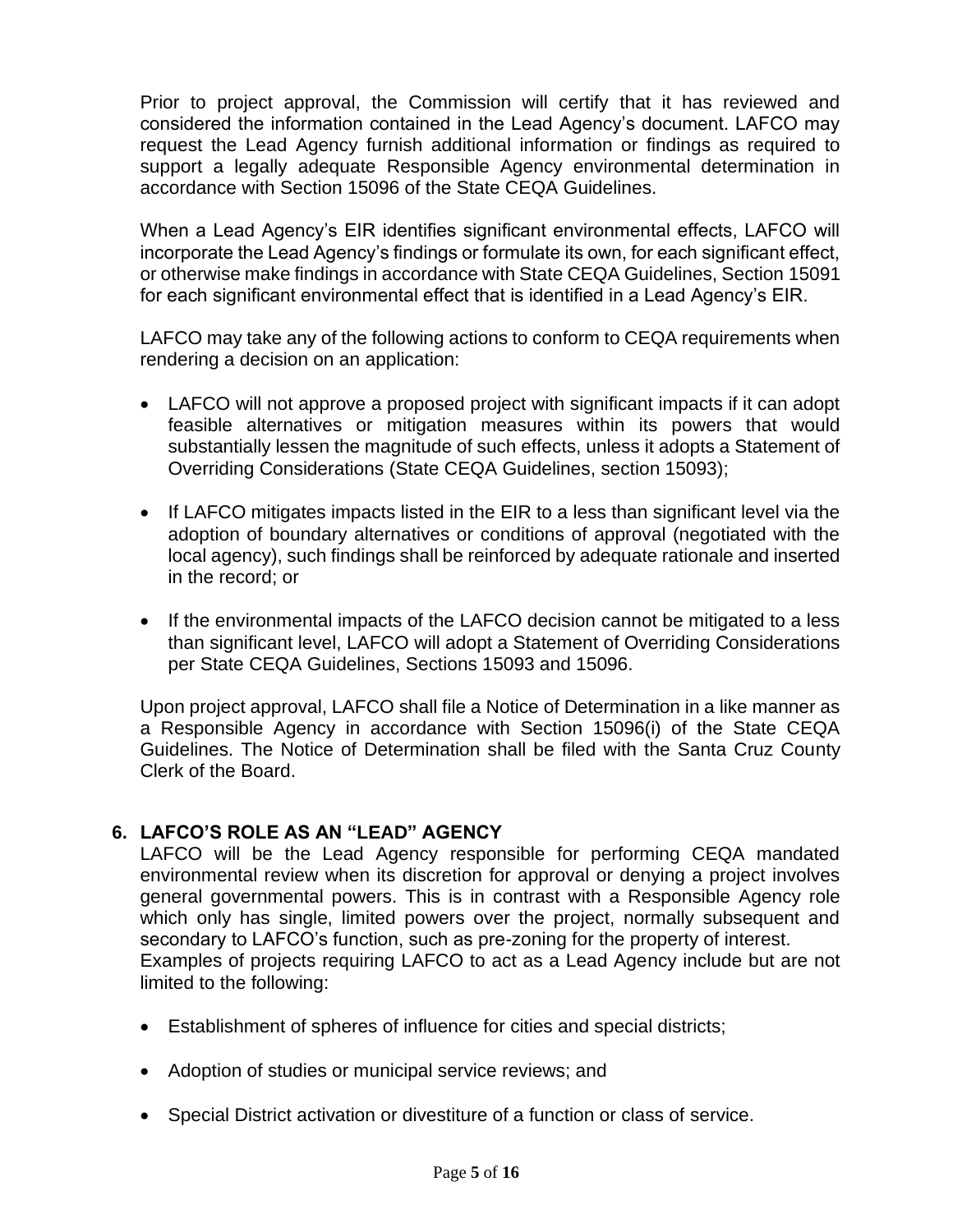#### **6.1 Delegation of Responsibilities by the Commission to the Executive Officer**

The following quotations from Section 15025 of the State CEQA Guidelines indicate those functions that can and cannot be delegated to the Executive Officer by the Commission:

A public agency (the Commission) may assign specific functions to its staff (Executive Officer) to assist in administering CEQA. Functions which may be delegated include but are not limited to:

- Determining whether a project is exempt;
- Conducting an Initial Study and deciding whether to prepare a draft EIR or Negative Declaration (refer to Section IV, F. 2. of these guidelines for a discussion of the appeal process when an EIR is required.);
- Preparing a Negative Declaration or EIR;
- Determining that a Negative Declaration has been completed within a period of 180 days (see Section 21100.2 of CEQA);
- Preparing responses to comments on environmental documents; and
- Filing of notices.

The decision-making body of a public agency (the Commission) shall not delegate the following functions:

- Reviewing and considering a final EIR or approving a Negative Declaration prior to approving a project before the Commission; and
- The making of findings as required by Sections 15091 and 15093.

#### **7. LAFCO'S LEAD AGENCY PROCEDURES**

The following process and procedures, specific to LAFCO's function, summarize or supplement the State CEQA Guidelines and are to be used to process all accepted applications.

#### **7.1 Statutory Exemptions (CEQA Guidelines, Sections 15260-15285)**

Statutorily exempt projects defined by the Legislature that could apply to a LAFCO project include the following:

• Disapproved Projects: CEQA does not apply to projects that LAFCO rejects or disapproves. This statutory exemption is intended to allow an initial screening of projects on the merits for quick disapprovals prior to the initiation of the CEQA process where LAFCO can determine that the project cannot be approved. This statutory exemption shall not relieve an applicant from paying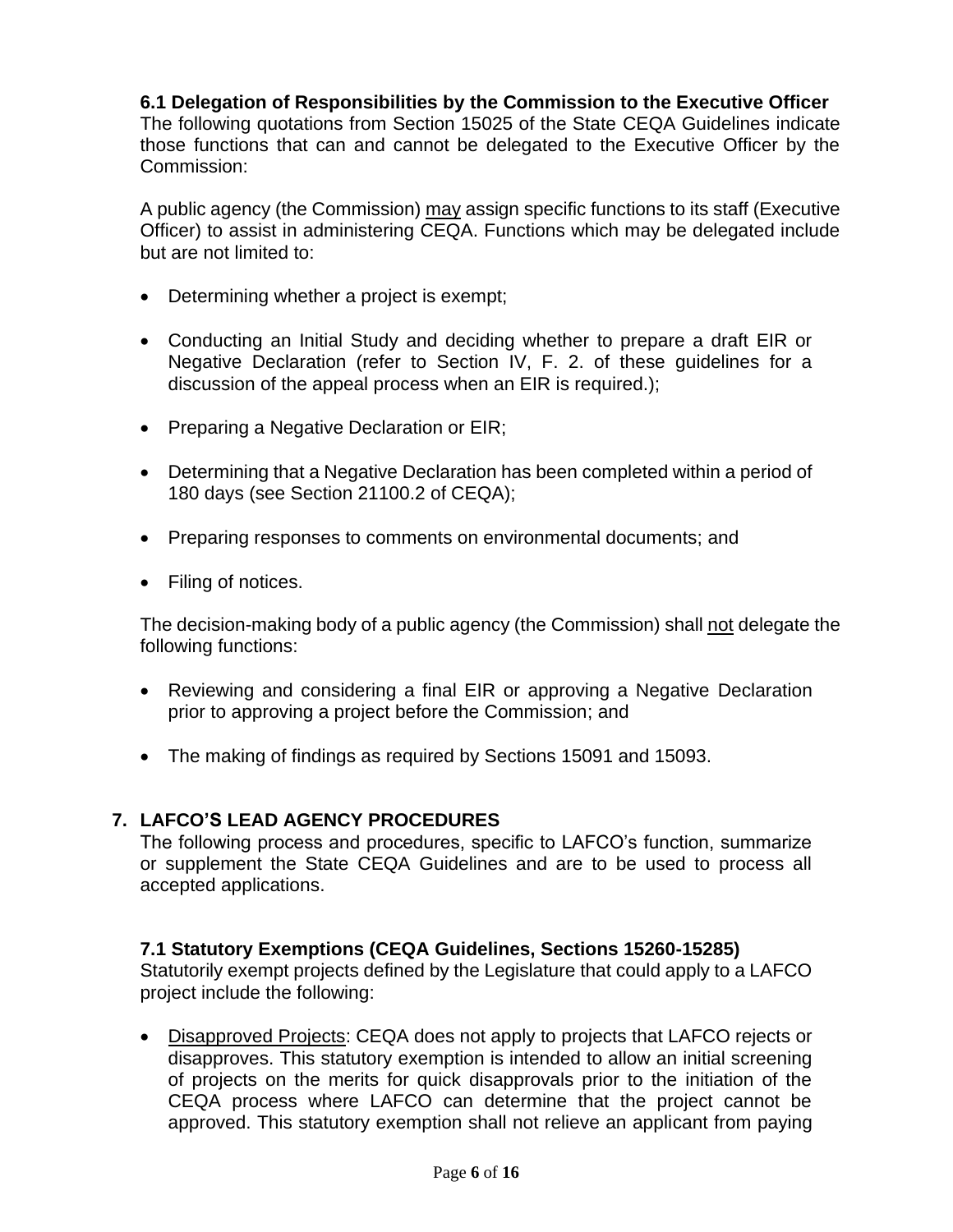the costs for an EIR or negative declaration prepared for the project prior to the lead agency's disapproval of the project after normal evaluation and processing.

- Feasibility and Planning Studies: A project involving only feasibility or planning studies for possible future actions which the agency, board, or commission has not approved, adopted, or funded does not require the preparation of an EIR or Negative Declaration but does require consideration of environmental factors. This section does not apply to the adoption of a plan that will have a legally binding effect on later activities.
- Ministerial Projects: Actions or Ministerial Projects involve the application of fixed standards without the option of exercising personal or subjective judgment (discretion) by the Executive Officer or the Commission. Examples include but are not limited to the following: (1) Consolidation/reorganization of special districts where the district boards adopt similar resolutions of applications for said consolidation/reorganization into a single agency (pursuant to Government Code Section 56853), and (2) Certain island annexations (pursuant to Government Code Section 56375) where approval is mandated if the annexation meets certain specific findings.

#### **7.2 Categorical Exemptions (CEQA Guidelines, Section 15300)**

The following classes of projects, specifically pertaining to LAFCO's activities, have been identified in the State CEQA Guidelines as not having the potential to cause significant environmental effects, and may be categorically exempt from the requirements of CEQA if certain specified criteria are satisfied (Note: A categorical exemption shall not be used for these activities where there is substantial evidence to support that one of the exceptions to the categorical exemptions in State CEQA Guidelines, section 15300.2 is present.):

- Construction or Conversion of New, Small Structures (Class 3): Included within this category are extraterritorial or out-of-agency service contracts/agreements involving the extension of water, sewer, and/or other utility services by a city or district outside its boundaries but lying within its respective sphere of influence.
- Annexations of Existing Facilities and Lots for Exempt Facilities (Class 19): Included within this category are: (1) Annexations to special districts where the district's services would be provided even without annexation and construction has been initiated prior to the issuance of a Certificate of Filing, (2) Annexations of areas containing existing public or private structures developed to the density allowed by current zoning or pre-zoning, whichever is more restrictive, (provided, however, that the extension of utility services within the annexed area would have a capacity to serve only those existing facilities), (3) Detachments from cities where the land being detached is committed, by virtue of an adopted land-use plan, to remain in agricultural use or open space; or where the land is presently developed and no change in land-use can be reasonably anticipated, and (4) Detachments from special districts which will not result in any change in zoning or land use.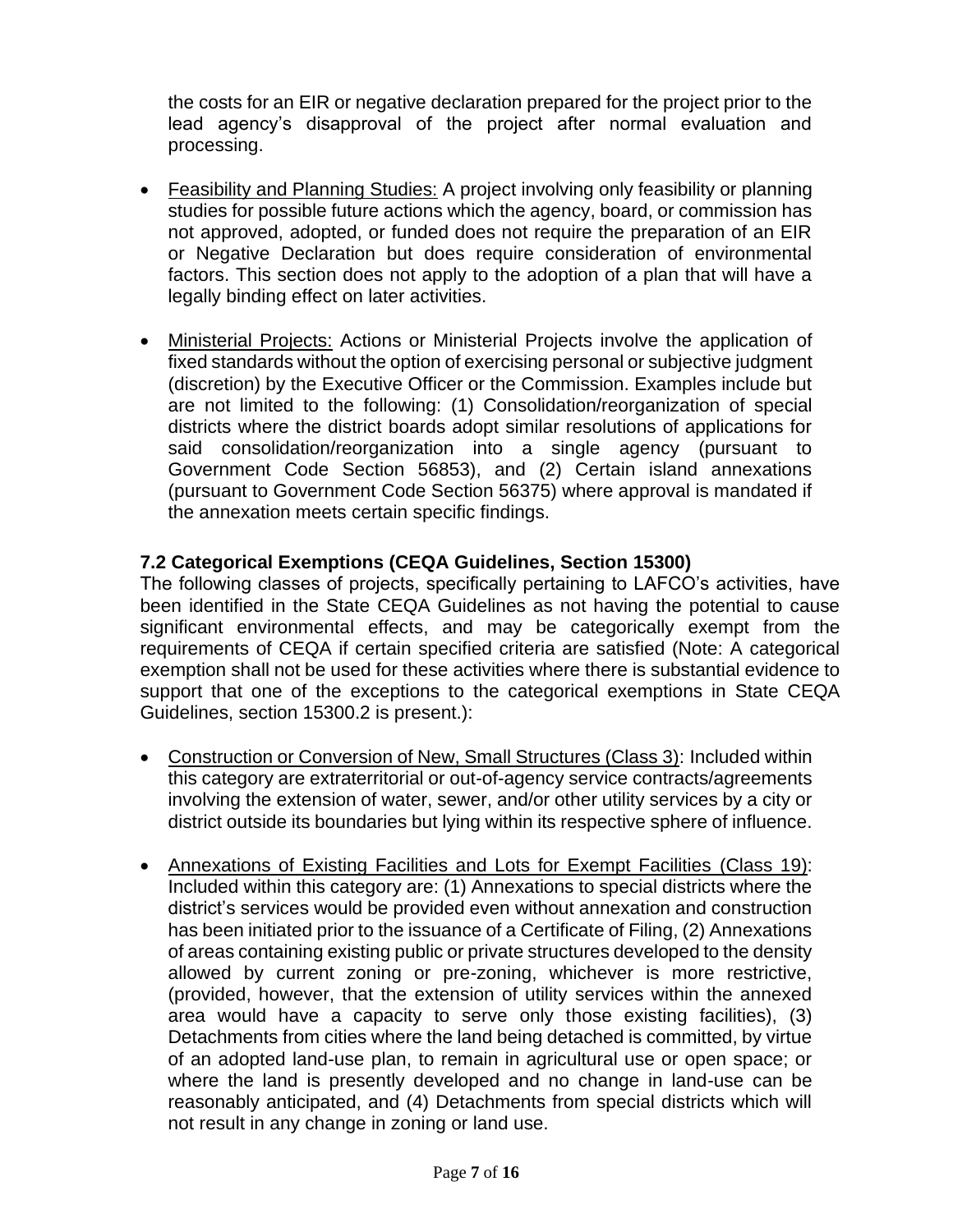• Changes in Organization of Local Agencies (Class 20): Included within this category are changes in the organization or reorganization of local agencies where the changes do not modify the geographic area in which previously existing powers are exercised. Examples include but are not limited to: (1) Establishment of a subsidiary district, (2) Consolidation of two or more districts having identical boundaries, (3) Merger with a city of a district lying entirely within the boundaries of the city, or (4) Reorganization of agencies consisting of annexations or detachments providing similar services.

### **7.3 Recordation of Notice of Exemptions**

When a LAFCO project qualifies for an exemption, LAFCO staff may develop and record with the Santa Cruz County Clerk of the Board a "Notice of Exemption" form, to include: (1) A brief project description, (2) The project location with supporting map, (3) The specific exemption including the finding and citation of the CEQA Guidelines section or statute under which it is found to be exempt, and (4) The rationale for its selection, including a brief statement of reasons to support the findings.

#### **7.4 Initial Studies**

A project for which LAFCO is the Lead Agency and which is not exempt will require the preparation of an Initial Study to determine if the project has the potential for causing a significant environmental effect. The Initial Study assessment shall consider all phases of the project; the purposes, policies, rules, regulations and standards set forth in CEQA and its State CEQA Guidelines; these procedures and the adopted plans and policies of cities, the County, and LAFCO. An Initial Study need not be prepared if the Executive Officer determines at the beginning stages of review that a full-scope EIR will be required, but will be used to document the significance of specific impacts requiring a focused EIR, i.e. the Initial Study shall document the rationale for narrowing the scope of issues to be addressed in an EIR.

• Process: The Initial Study will be prepared on a State CEQA Guidelines Standard Initial Study Environmental Checklist Form using the project application, environmental description forms, appropriate literature, etc. A site visit may be necessary. Individual findings for environmental issues will be documented with sufficient technical data to substantiate conclusions regarding the potential for significant adverse impact. Insufficiency of available information will be noted on the form if it affects the ability to reach a conclusion.

The preparer shall consult with all Responsible Agencies and other public agencies/persons/organizations affected by or knowledgeable of the project and its issues. Under appropriate circumstances such review could also involve use of the County's or a city's Environmental Review Committee and its public forum to more fully assess the physical, social and infrastructural implications of complex projects. The Initial Study will be the supporting document for findings of "significance" and "non-significance" (whether to prepare a Negative Declaration or EIR). It is a tool for modifying projects and/or identifying mitigation measures to allow a finding of "non-significance." It can also be used to focus the EIR on effects determined to be potentially significant or to determine whether a previously prepared EIR could be used/modified for the project, etc.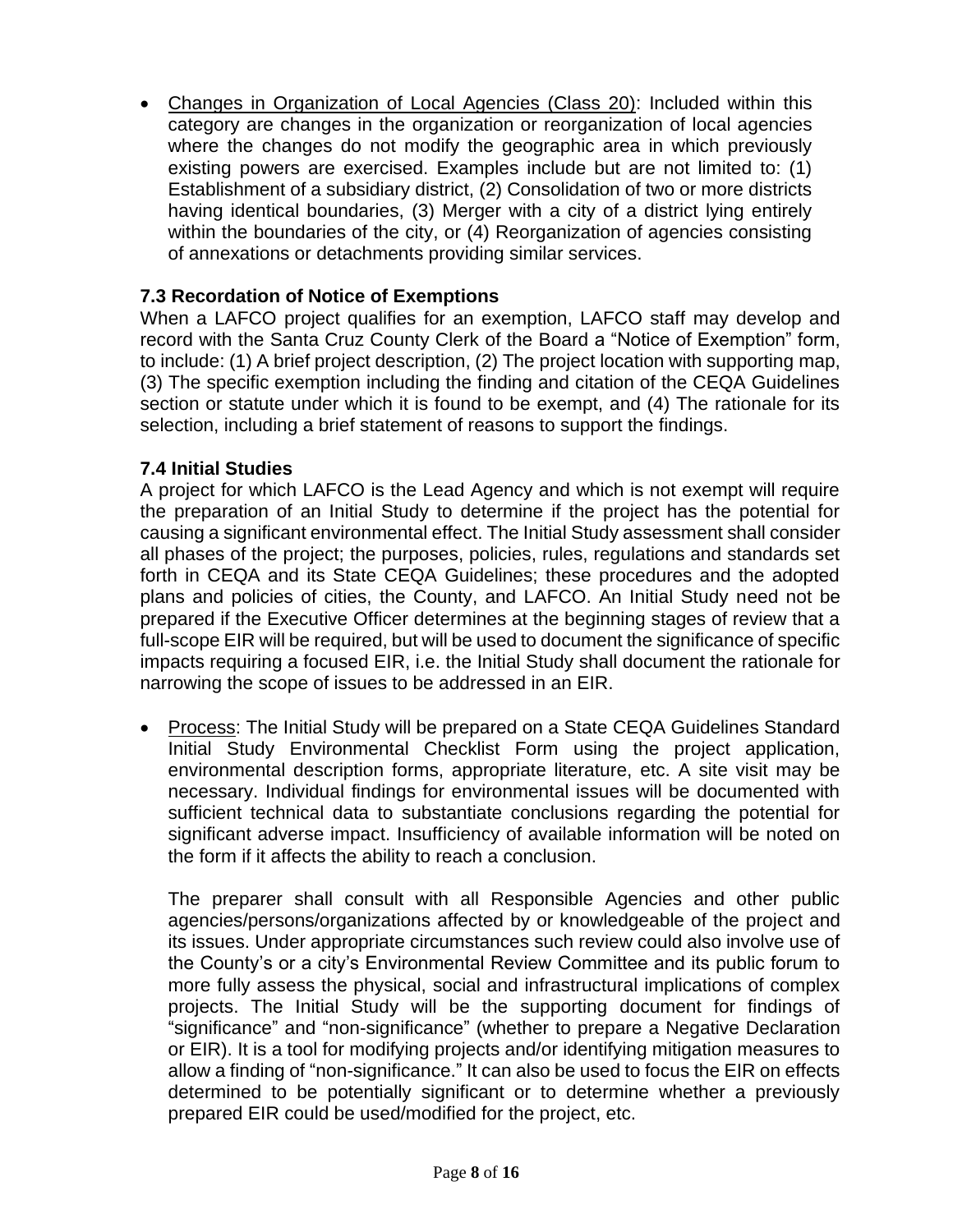The Initial Study shall contain: (1) A project description and location; (2) Environmental setting; (3) Identification of all environmental impacts using the most recent version of the State CEQA Guidelines environmental checklist form (Appendix G) and substantial evidence to support environmental impact findings, including ways to mitigate (avoid, minimize, compensate or otherwise reduce) a significant impact to a less than significant level; and (4) Examination of project consistency with zoning and land-use plans, etc. Section 15063 of the State CEQA Guidelines contains a detailed description of the content of and uses for the Initial Study and it is hereby incorporated by reference. Funding for the preparation of an Initial Study shall be borne by the applicant for the LAFCO action pursuant to Commission policy.

- Executive Officer's Determinations/Findings: After review of the Initial Study and all supporting information, the Executive Officer shall determine the appropriate environmental determination based on one of the following findings:
	- 1) The project will not have a significant environmental effect. Prepare a Negative Declaration and a Notice of Determination and publish a Notice of Intent to Adopt a Negative Declaration. After an appropriate public review period consistent with the applicable State CEQA Guideline's requirements, the documentation will be finalized and forwarded to the Commission with a recommendation for adoption;
	- 2) The project, as proposed, would have a significant environmental effect, but with alterations, stipulations, or mitigation measures, all adverse impacts can be mitigated to a less than significant level. Prepare a Mitigated Negative Declaration and a Notice of Determination and publish a Notice of Intent to Adopt a Negative Declaration. After appropriate public review period consistent with State CEQA Guideline's requirements, the documentation will be forwarded to the Commission with a recommendation for adoption;
	- 3) The project will have a significant environmental effect, but all such impacts have been adequately assessed in a final EIR previously reviewed by LAFCO and mitigated to the extent feasible. Submit the EIR to the Commission with appropriate findings for certification;
	- 4) The project will have a significant environmental effect. An EIR will be prepared and submitted to the Commission with appropriate findings; or
	- 5) The project will have a significant environmental effect and an EIR has been prepared. However, new information or changed conditions affecting the project or the site warrant additional analysis. Prepare a supplemental EIR or addendum to the original EIR focusing on these changes. Submit to the Commission with appropriate findings for certification.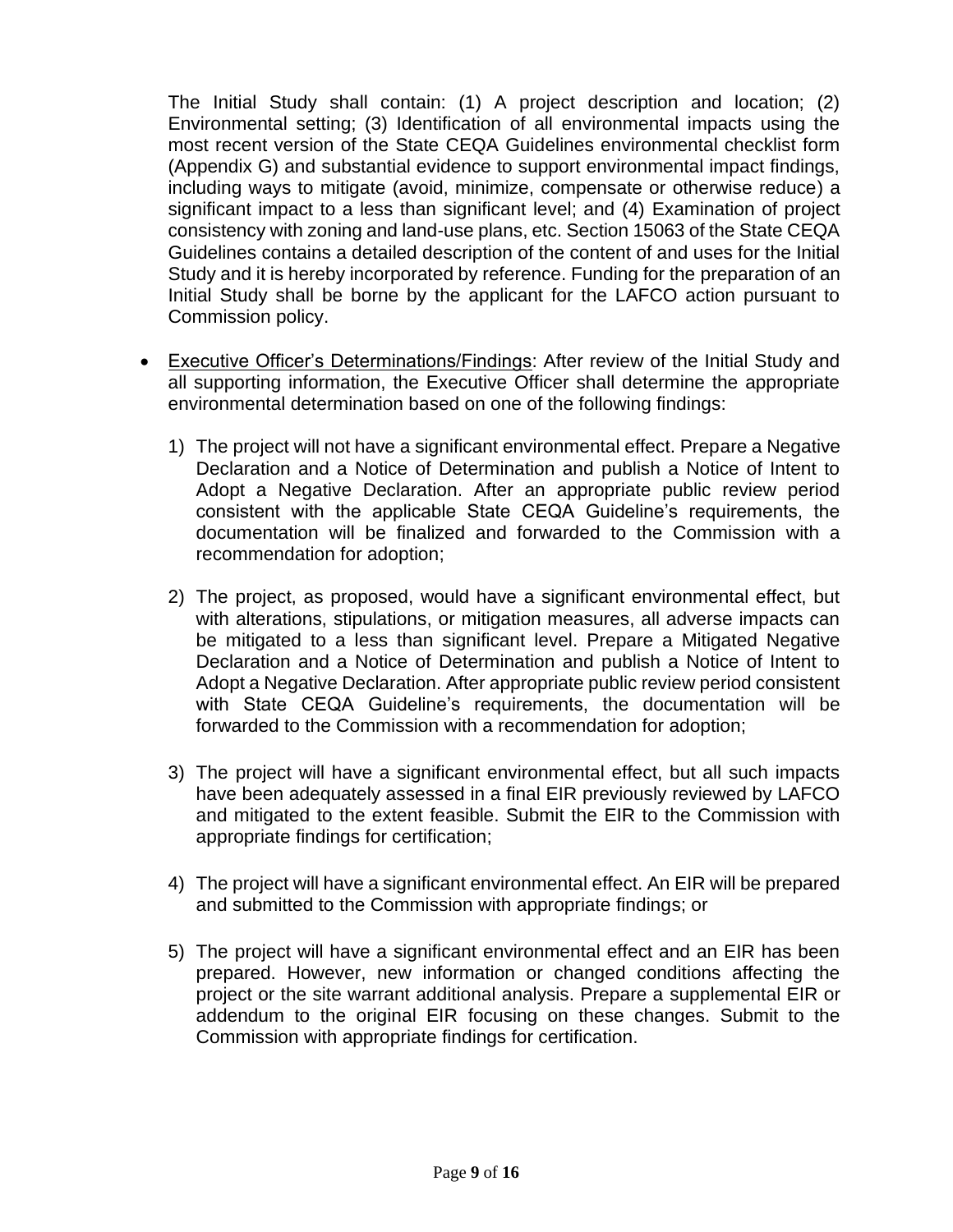### **7.5 Negative Declaration or Mitigated Negative Declaration**

A Negative Declaration (finding of non-significant effect) or a Mitigated Negative Declaration (finding of non-significant effect with project changes/mitigation measures/conditions of approval) will be prepared on the State CEQA Guidelines Initial Study Environmental Checklist Form by staff per the findings of the Initial Study based on substantiating evidence.

The Negative Declaration or Mitigated Negative Declaration's contents will include a brief project description, location (i.e., vicinity map), name of applicant, the finding of non-significance, attached Initial Study with any applicable technical reports, data or other information constituting the substantial evidence supporting the environmental analysis, and a list of mitigation measures (if any, in the context of a Mitigated Negative Declaration). A determination of the Initial Study's adequacy and the preparation of the accompanying Negative Declaration or Mitigated Negative Declaration initially rests with the Executive Officer. The formal adoption of the Negative Declaration or Mitigated Negative Declaration rests ultimately with the Commission.

• Notice Requirements: The document will be available at the LAFCO office for public review and comment for a minimum of 21 days prior to LAFCO action on the project. Recommended Negative Declarations and Mitigated Negative Declaration (in the form of a Notice of Intent to Adopt a Negative Declaration or Mitigated Negative Declaration) will be noticed at least once in a newspaper of general circulation in the project area; noticed in the "local" newspaper of the affected area (if any); mailed to all Responsible Agencies and public agencies with jurisdiction within the project area; mailed to those individuals and organizations who have requested such notices.

Where one or more state agencies will be a Responsible or Trustee Agency or will exercise jurisdiction over natural resources affected by the project, LAFCO shall send copies of the Negative Declaration or Mitigated Negative Declaration to the State Clearinghouse for distribution to these state agencies. Review by state agency(ies) will require a 30-day period unless reduced by prior approval of the State Clearinghouse. Pursuant to adopted Commission policy, costs associated with the Notice and distribution requirements shall be funded by the applicant for the LAFCO action.

• LAFCO Consideration: The Commission will consider the proposed Negative Declaration or Mitigated Negative Declaration and any public and agency comments prior to approving a project, and will approve the Negative Declaration or Mitigated Negative Declaration if it finds there is no substantial evidence in the whole of the administrative record that the project will have a significant environmental effect. Where mitigation is included as a condition of the Mitigated Negative Declaration, the mitigation monitoring and reporting program (MMRP) shall assign responsibility for implementing the mitigation measure(s) when the Mitigated Negative Declaration is approved by the Commission.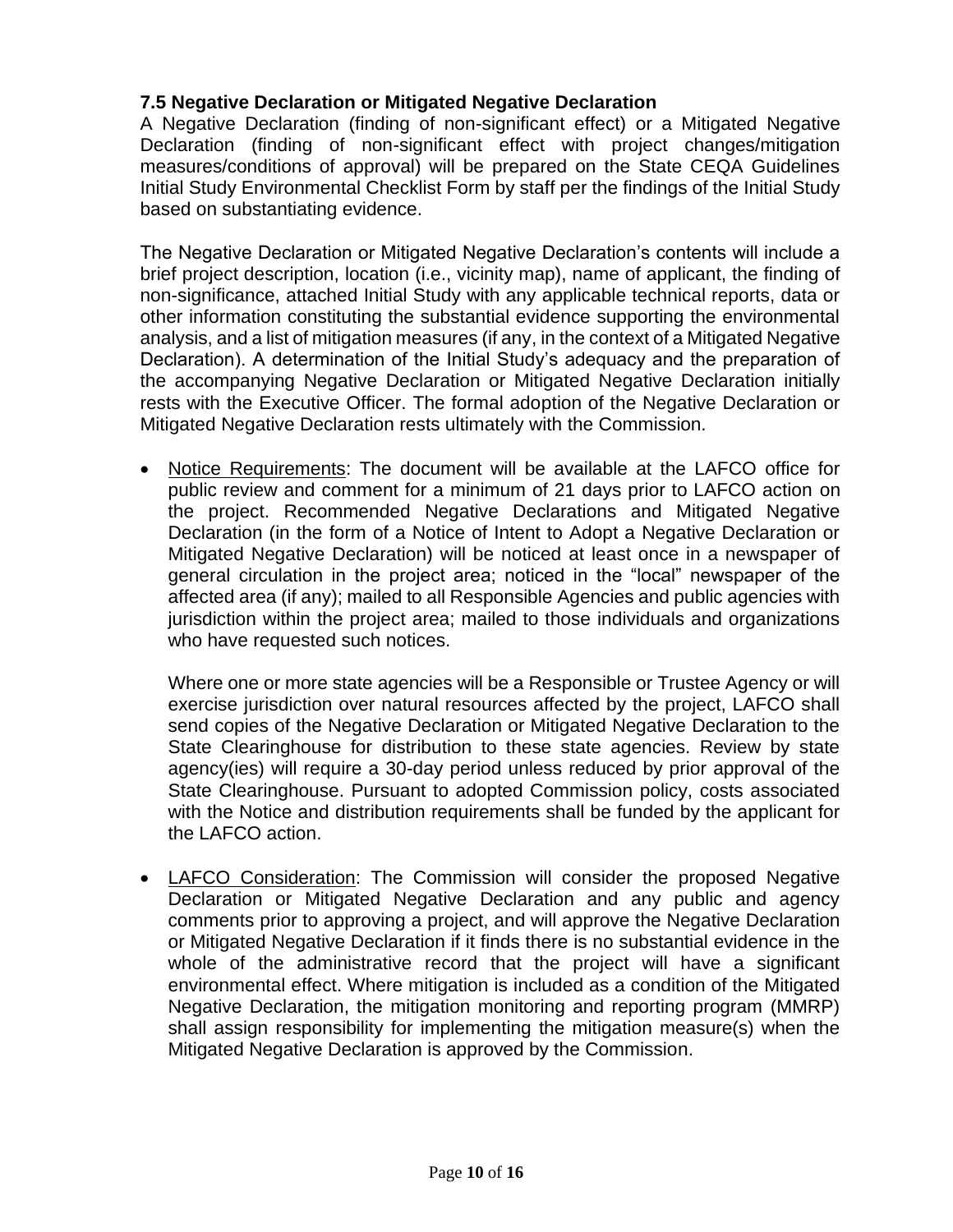• Notice of Determination: After the Commission's approval of a project for which a Negative Declaration or Mitigated Negative Declaration has been adopted, the Executive Officer shall file a Notice of Determination. The Notice of Determination's content shall include: (1) Project description, identification and location; (2) Date project approved by LAFCO; (3) Determination of "non-significant" effect, or determination that mitigation measures were imposed and made conditions of approval for the project to reduce impacts to less than significant levels; (4) Statement that a Negative Declaration or Mitigated Negative Declaration has been prepared and approved; and (5) Address of LAFCO office where a copy of Negative Declaration or Mitigated Negative Declaration is filed.

The Notice shall be filed with the Santa Cruz County Clerk of the Board. If the project requires a discretionary approval from any state agency, the Notice shall also be filed with the State Office of Planning and Research, State Clearinghouse. Fees for filing a Notice of Determination for a Negative Declaration or Mitigated Negative Declaration shall be funded by the applicant for the LAFCO action.

#### **7.6 Environmental Impact Report**

If the Executive Officer or the Commission finds, based on substantial evidence in the record or contained in the Initial Study and public comments, that a project may have a significant environmental effect, the Executive Officer will initiate the preparation of an Environmental Impact Report ("EIR").

- Purpose: An EIR is an informational document; a major tool in the decision-making process, informing Commissioners and all parties involved of the environmental consequences of project decisions before they are made. An EIR's primary functions are to identify and mitigate significant adverse impacts and to provide alternative project and boundary options that may reduce potentially significant impacts of the proposed project.
- An EIR is not an instrument to rationalize approval or denial of a project; nor do indications of adverse impacts require automatic denial. LAFCO has the authority to balance environmental, economic, social or other objectives as part of its mandate to develop orderly governmental boundaries (Sections 15091, 15092 and 15093, State CEQA Guidelines). An EIR should be prepared early in the application process to facilitate the integration of environmental considerations in project or boundary design. The applicant is responsible for submitting all necessary project data for the EIR per the Executive Officer's request or funding the preparation of required project data for the EIR.
- Appeals: The Executive Officer's determination to require an EIR is appealable to the Commission within 10 working days of the issuance of the decision to prepare an EIR. Such appeal must be filed, on LAFCO forms, with the Executive Officer and must include specific substantiation for the appeal, directly related to environmental issues. The appeal shall be heard on the next regularly scheduled Commission agenda that permits adequate public notification. The Commission's decision shall be final. The only legal remedy available to appeal the Commission's final action is to file a petition for writ of mandate in the superior court under California Code of Civil Procedure Section 1085.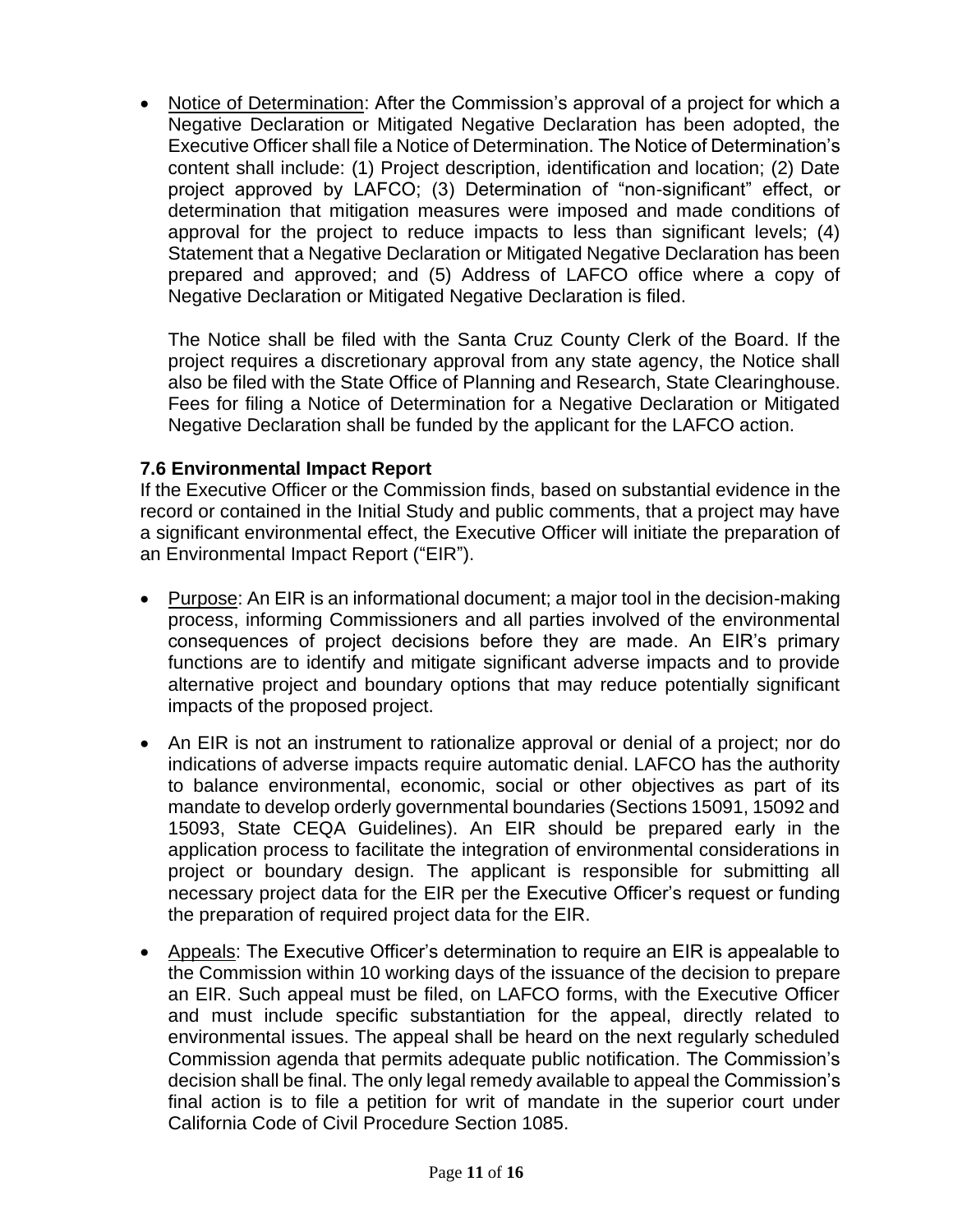• Notice of Preparation: At the earliest feasible date following the Executive Officer's/Commission's formal decision to prepare an EIR (based on the administrative record or an Initial Study), a Notice of Preparation ("NOP") will be mailed to all responsible and affected agencies (including the State Clearinghouse and affected state agencies, if any) and any parties requesting notification. State review of an EIR will result in the issuance of an identification number (State Clearinghouse Number) which shall be used on all subsequent documentation and correspondence.

The NOP shall include sufficient information on the project and its anticipated impacts to facilitate meaningful responses on the environmental issues that may cause significant adverse impacts. Such content to include: (1) Project description; (2) Mapped location; (3) Probable environmental effects; and (4) A copy of the Initial Study or substantial evidence in the record justifying the preparation of an EIR, etc. The NOP shall be sent to all responsible/trustee agencies or interested parties via certified mail or other method to document its receipt.

Within 30 days after LAFCO's release of the NOP, each Responsible Agency/interested party shall submit to LAFCO specific information directly related to that agency's/party's statutory responsibility for the project; the environmental issues, alternatives, and mitigation measures to be explored; and the agency's/party's role in the project's review, etc. If LAFCO does not receive a response or request to extend the public comment period on the NOP by the end of the 30-day NOP review period, LAFCO may presume that no response will be made from an agency or party that received the NOP.

- Scope of EIR: LAFCO may also convene meetings involving all parties (especially at the request of a Responsible Agency) to further assist in the determination of the EIR's scope and content, no later than 30 days after such request. Early and complete scoping, consultation and negotiation are critical to the preparation of an adequate EIR. LAFCO may request use of the County's or a local agency's Environmental Review Committee in a public meeting forum to aid in the identification and resolution of any technical issues. LAFCO will compile all comments and identify in writing the focus for the EIR. An EIR can be prepared by staff or consultants under contract to LAFCO, coordinated by the Executive Officer or designee. LAFCO may accept data for an EIR from any source subject to independent validation by LAFCO staff. Also, LAFCO may charge an applicant appropriate fees to cover all costs for preparing and processing an EIR.
- EIR Content: Article 9 of the State CEQA Guidelines describes the complete content of all required sections of an EIR, as modified from time to time. However, LAFCO has discretion to narrow the scope of an EIR's content during the scoping process (State CEQA Guidelines, section 15063).
- Consultant EIRs: The Executive Officer shall use a Request for Proposals bidding process to select a consultant to write the EIR. The Executive Officer shall maintain and update as necessary a list of consultants, a minimum of three from which proposals shall be solicited for each consultant prepared EIR. The Executive Officer and the applicant will screen the proposals in an attempt to gain a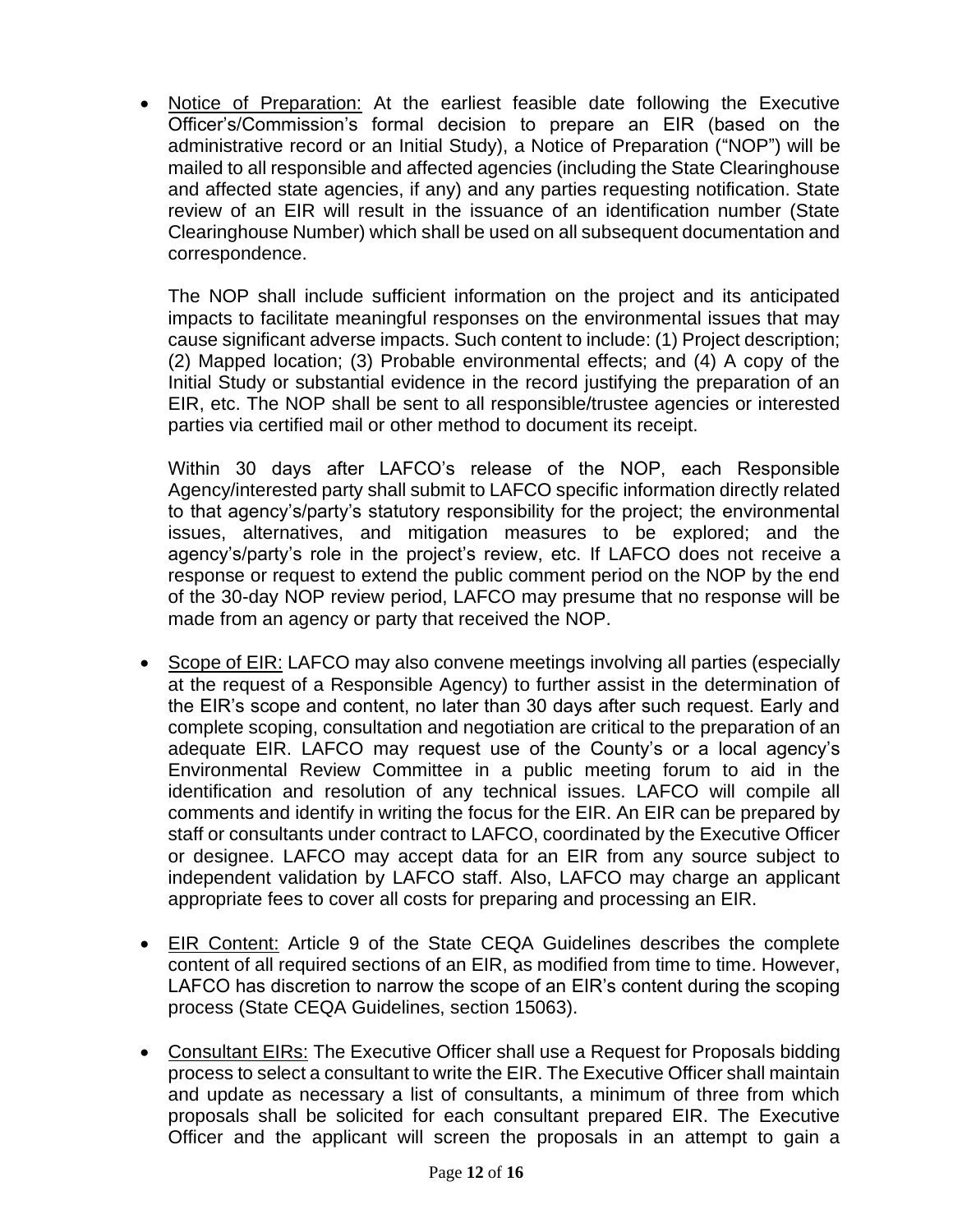consensus on choosing the consultant. However, the Executive Officer is ultimately responsible for final selection of the consultant. The Commission will review the scope of work, consultant qualifications, contract cost, and all other aspects before authorizing a contract.

The applicant will be charged a fee to cover all contract and staff costs, to be deposited into a LAFCO trust fund. (Note: The contract will be between LAFCO and the consultant which will work solely at the Executive Officer's, not the applicant's, direction.) The Executive Officer will disburse the funds to the consultant at stages specified in the contract based on completion and performance. In addition to the contract costs, the fees charged will be based on actual staff time involved in, but not limited to: (1) Consultant selection including bid solicitation and review, submission of information to consultants, etc.; (2) Review of Draft EIR, corrections, additions, legal review by the Commission's legal counsel, etc.; (3) Compiling comments and reviewing responses to comments for preparation of Final EIR; and (4) Meetings with applicant, consultant and public regarding EIR preparation.

• Public Participation (CEQA Guidelines, Section 15201): Public participation is an essential part of the CEQA process. LAFCO includes provisions in its CEQA procedures for wide public involvement, formal and informal, consistent with its existing activities and procedures, in order to receive and evaluate public reactions to environmental issues related to the agency's activities. Such procedures include, whenever possible, making environmental information available in electronic format and on LAFCO's web site.

Interacting with the public is an important CEQA process that allows the public to voice its concerns about environmental issues and the potential effect of a project on the physical environment. Therefore, in order to ensure public involvement in LAFCO's CEQA process, the Commission—in addition to the requirements for public notification on the NOP and/or the Notice of Completion—will provide the public with the opportunity to participate in any meetings related to the EIR, whether through a scoping meeting (optional) to provide verbal or written comments on the content of the EIR and/or through the public hearing (required) on the certification of the Final EIR.

- Completion Notice (CEQA Guidelines, Section 15085): Because most LAFCO EIRs will require circulation through the State Clearinghouse, the default procedure is that as soon as the draft EIR is completed, a Notice of Completion ("NOC") must be filed with the California Governor's Office of Planning and Research, denoting the project's description and location, address where EIR copies are available, and the period which comments can be submitted.
- Agency/Public Review: At the time the NOC is sent, the Executive Officer shall provide public notice of the draft EIR's availability to all organizations, agencies and individuals who previously requested such notice; as well as publication in The Santa Cruz Sentinel (newspaper of general circulation) and/or local newspapers. The Executive Officer shall also distribute copies of the draft EIRs and requests for comments to all public agencies with jurisdiction within the project area; to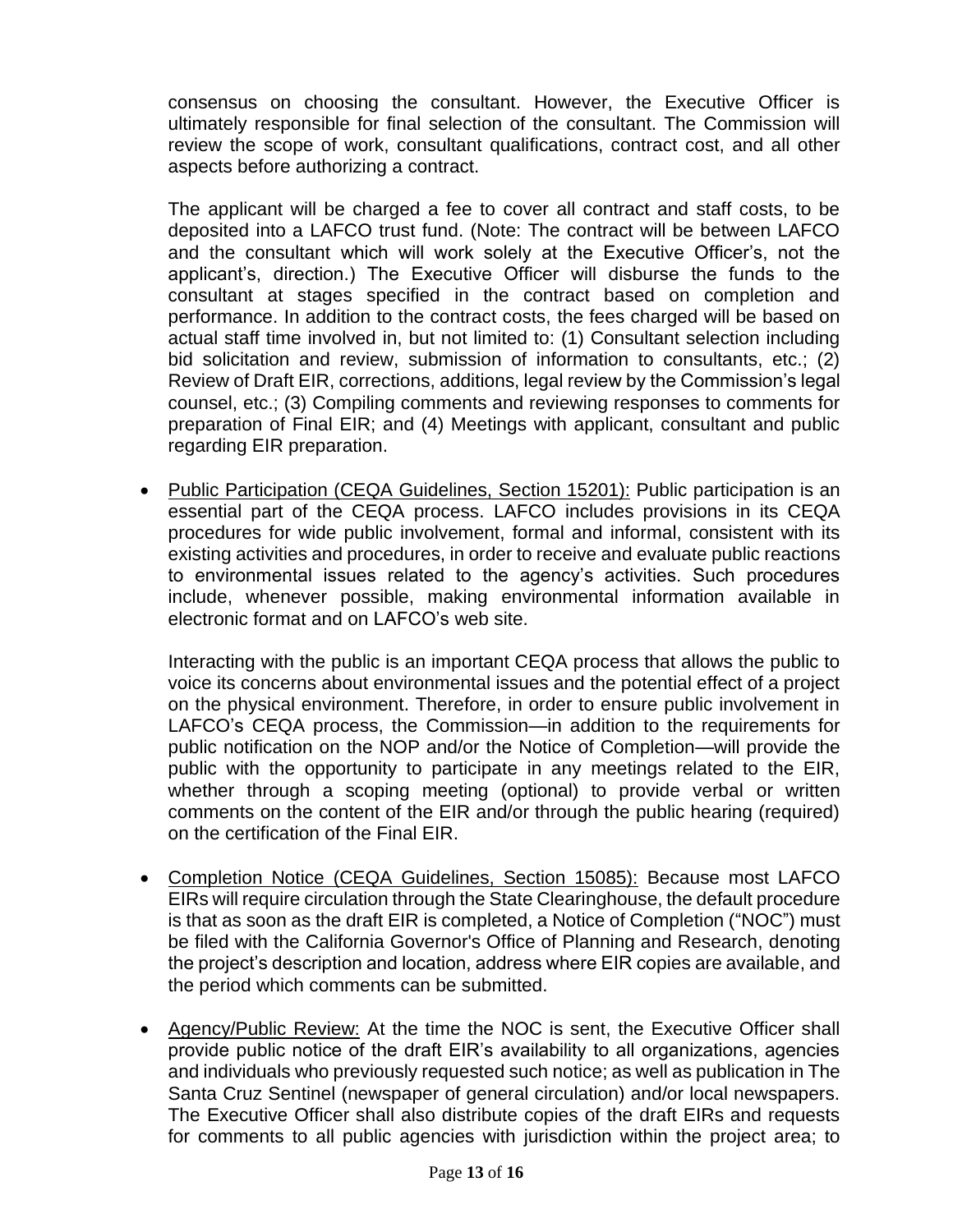persons or organizations previously requesting such copies; to public libraries in the affected areas; as well as maintaining copies in the LAFCO and any Responsible Agency's offices (upon request). The Executive Officer may consult with any person who has special expertise in any environmental issue involved.

Review periods are not to be less than 30 days nor longer than 60 days from the date of the NOC except in unusual situations, per the Executive Officer's discretion. The review period for draft EIRs submitted to state agencies via the State Clearinghouse will be a minimum of 45 days. The last date for comment submittal shall be specified in the request for comments. A lack of response by that date constitutes a non-objection or "no-comment" by that particular party.

The sufficiency of the EIR per State CEQA Guidelines is the only issue to be addressed during this review. Questions/issues regarding the feasibility or desirability of the project itself shall only be considered by the Commission at the appropriate hearing, not integrated into the environmental review process. In instances where complex technical issues or disagreements among experts arise in the context of an EIR, the Executive Officer can convene a meeting of the County's or a local agency's Environmental Review Committee to provide a forum for a more thorough review of the EIR's adequacy.

- Adequacy: The Executive Officer will make preliminary (not appealable) determinations of the EIR's adequacy, utilizing all aspects of the public record; in turn making specific recommendations on adequacy to the Commission, for its findings, at the time the project is heard.
- Response to Comments on an EIR (CEQA Guidelines, Section 15088): The Executive Officer shall prepare a written response to all comments received during the comment period (and MAY respond to those received after the period): describing the disposition of issues, opinions or facts raised, project revisions or mitigation measures resulting from these comments, reasons for not accepting recommendations, all substantiated by factual information. The response to comments may be in the form of revisions to the EIR text, a separate section in the final EIR or as notes typed in the margins of the comment letters, depending on the event of the resulting revisions.
- Preparation of Final EIR (CEQA Guidelines, Sections 15089 and 15132): The Executive Officer/consultant will prepare a final EIR before the Commission makes a decision on the project. Project denial does not require certification of the Final EIR. Final EIR contents include: (1) The draft EIR and any revisions made to it in response to comments; (2) Comments and recommendations received on the draft EIR verbatim; (3) A list of persons, organizations and agencies commenting on the draft EIR; (4) LAFCO's responses to significant points raised during review and consultation; (5) Plus any other pertinent information. Final EIRs shall be available a minimum of 10 days prior to the Commission hearing on a project and shall be provided to any commenting parties 10 days prior to a Commission hearing on a project. The final EIR shall be submitted to the Commission with the project application and a mitigation measure monitoring plan/program (if necessary) for certification prior to the decision.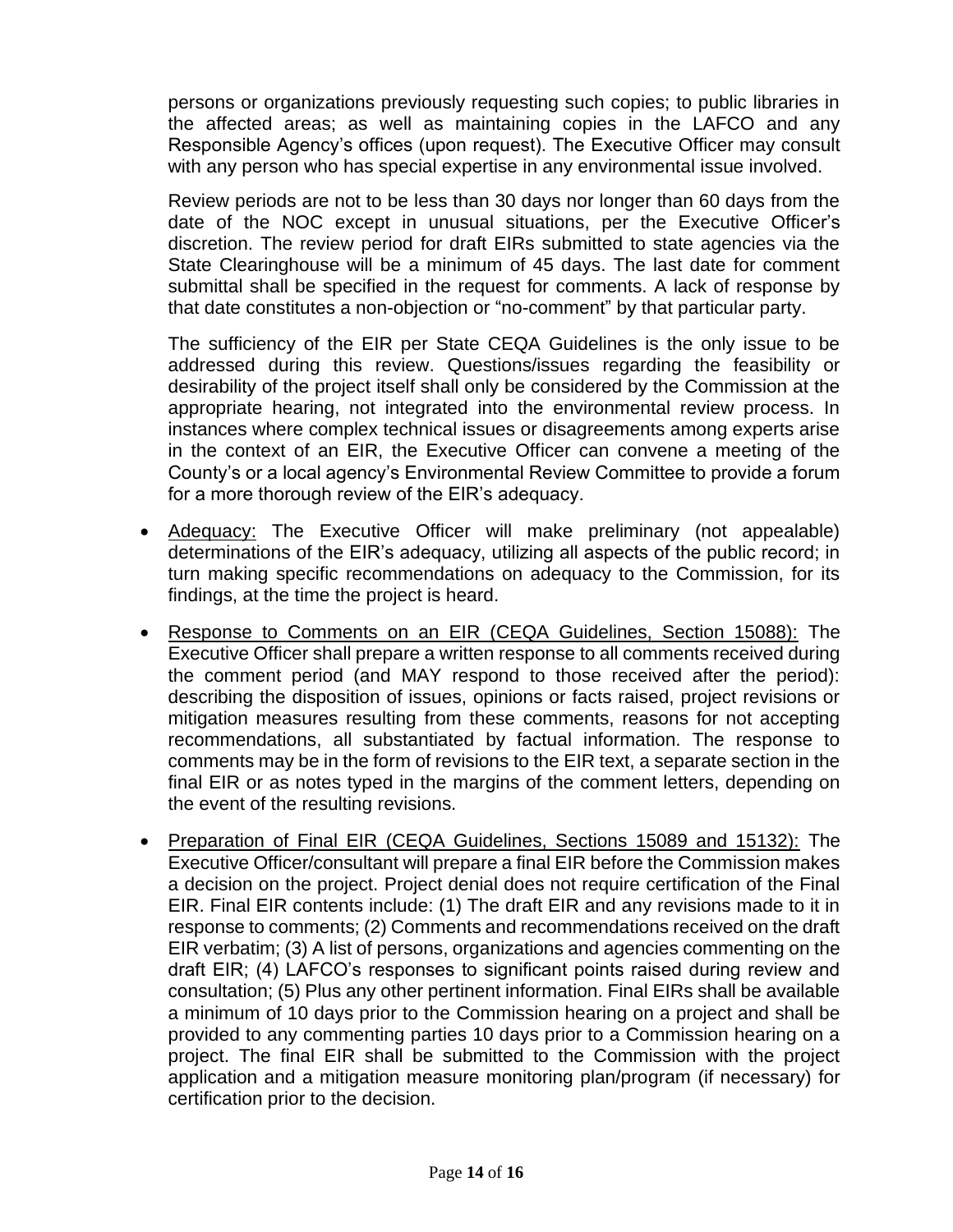- Certification of Final EIR (CEQA Guidelines, Section 15090): Prior to approving a project for which an EIR has been prepared, the Commission shall certify that: (1) The final EIR has been completed in compliance with CEQA; (2) The final EIR was presented to the Commission which reviewed and considered it prior to approving the project; and, (3) The final EIR reflects the lead agency's independent judgment and analysis. If the Commission, through testimony or its own review of the data, finds that the environmental review is incomplete or the EIR does not adequately assess the full range of project impacts, it can refer it back to staff for revisions; deferring approval of the project until it can certify the amended final EIR. Under such circumstances, the Commission shall instruct staff to recirculate/not recirculate the amended EIR in accordance with the extent of requested revisions and as required by CEQA Guidelines, section 15088.5.
- Findings (CEQA Guidelines, Section 15091): The Commission cannot approve or carry out a project for which an EIR identifies one or more significant environmental effects, unless it makes one or more written findings for each significant effect, each reinforced by substantial evidence in the record. Such findings include: (1) Changes have been incorporated into the project which avoid or substantially reduce the significant environmental effect(s) identified in the final EIR, (2) Such changes are not within LAFCO's jurisdiction, but are within the responsibility and jurisdiction of another agency which has adopted such changes, or which can and should adopt such changes, or (3) Specific economic, social or other considerations make infeasible the mitigation measures or project alternatives identified in the final EIR.
- Approval (CEQA Guidelines, Section 15092): LAFCO shall not approve or carry out a project for which an EIR was prepared unless either: (1) The project, as approved, will not have a significant environmental effect, or (2) LAFCO has eliminated or substantially reduced all significant effects where feasible per State CEQA Guidelines, section 15091, and determined that any remaining significant effects found to be unavoidable per State CEQA Guidelines, section 15091, are acceptable due to overriding concerns described in CEQA Guidelines, section 15093.
- Statement of Overriding Considerations (CEQA Guidelines, Section 15093): When LAFCO approves a project that will have a significant effect on the environment that cannot be avoided or mitigated to a less than significant level, LAFCO shall state in writing the specific reasons to support its action based on the final EIR and/or other information in the record. The Commission shall balance, as applicable, the economic, legal, social, technological, or other benefits, including region-wide or statewide environmental benefits, of a proposed project against its unavoidable environmental risks when determining whether to approve the project. If the specific economic, legal, social, technological, or other benefits, including region-wide or statewide environmental benefits, of a proposed project outweigh the unavoidable adverse environmental effects, the adverse environmental effects may be considered "acceptable". The statement of overriding considerations shall be supported by substantial evidence in the record. The Commission's statement of overriding considerations should be included in the record of the project approval and so stated in the Notice of Determination.